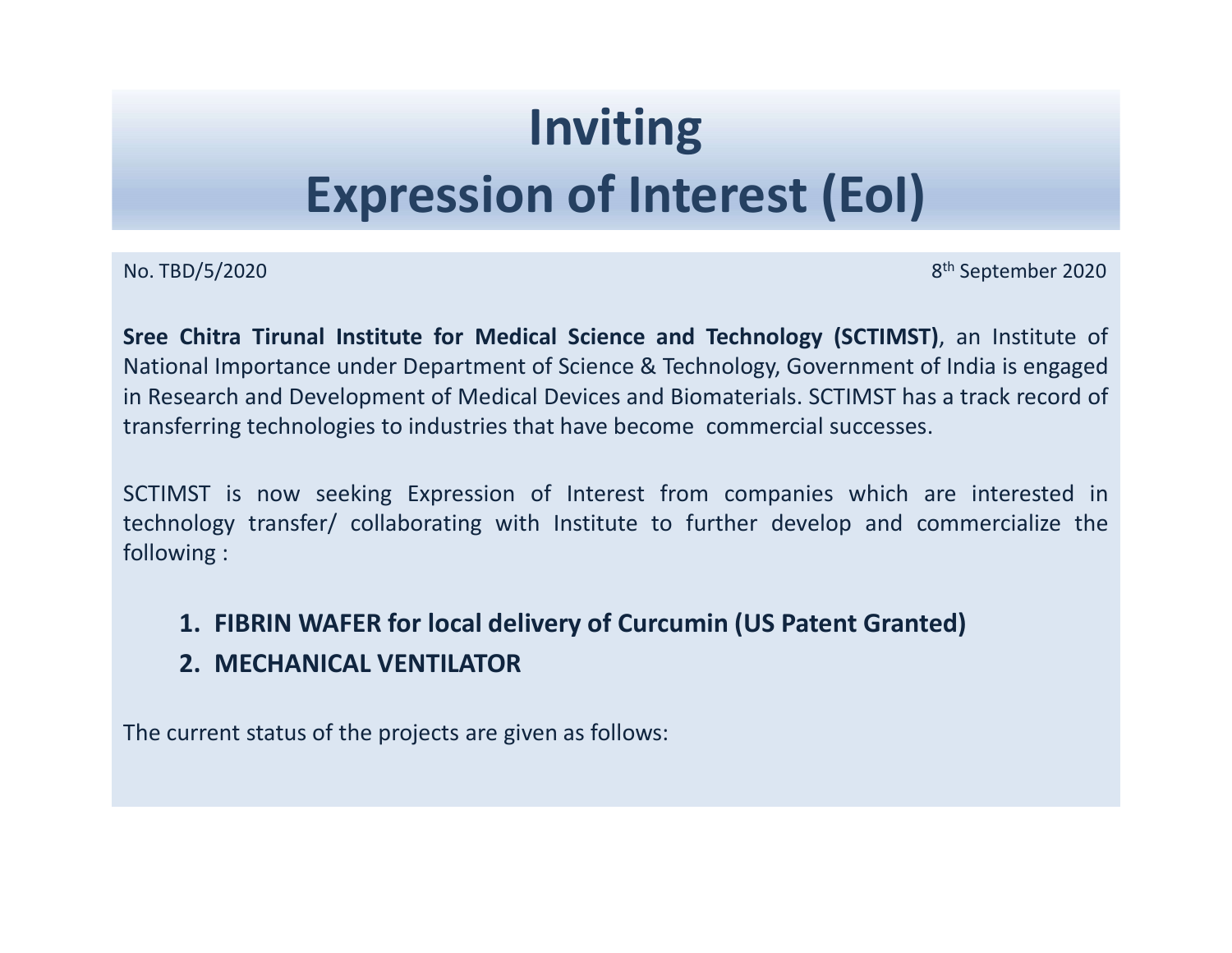## 1. FIBRIN CURCUMIN WAFER (FCW) for local delivery of Curcumin

Granted US Patent No. 10004698 in the name of SCTIMST and ICMR

Anti Cancer and anti-inflammatory properties of curcumin are well established and published in literature. Curcumin delivery in tissue could prevent cancer metastasis and inflammation. Local curcumin delivery can prevent side effects of cytotoxic curcumin from causing damage to other healthy tissues.

Intended Application: Fibrin curcumin wafer (FCW) is intended for sustained local delivery of curcumin into the surrounding tissues after surgical removal of tumor.

Product Description: It is freeze dried fibrin wafer loaded with curcumin and fabricated in readyto use form. Freeze dried fibrin induces hemostasis and prevents excessive bleeding from surgical injuries. It adheres to surgical tissues and gets degraded in few days/weeks depending on the wafer density. As fibrin degrades, sustained release of curcumin causes apoptosis of cancer cells in the surrounding tissue. The curcumin dose is variable, based on loading concentration per unit volume and size of wafer. Alternatively, the composed fibrin curcumin hydrogel (FCH) can be delivered in tissues by injection and the curcumin can undergo sustained release from the clot.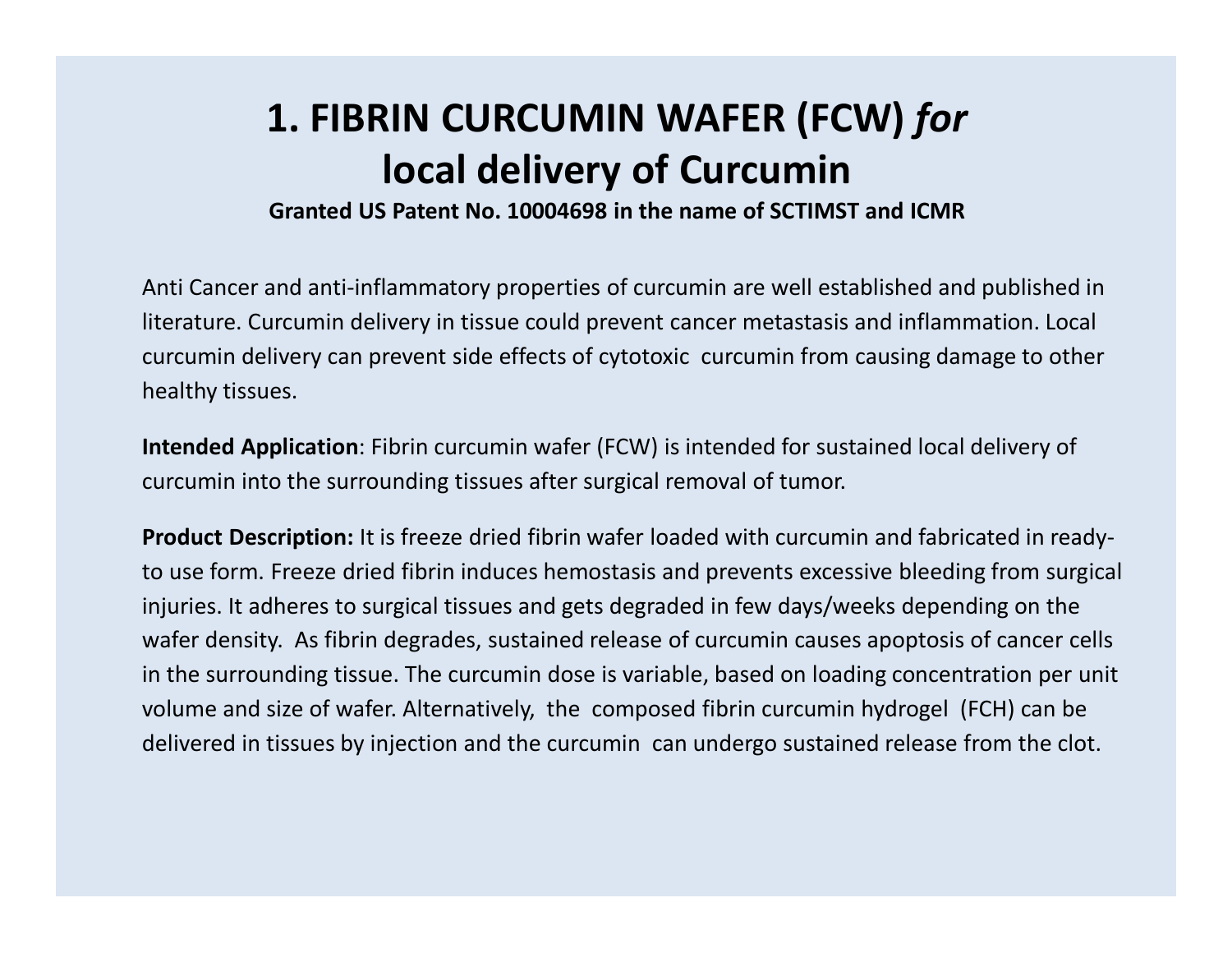#### FIBRIN CURCUMIN WAFER (FCW) for local delivery of Curcumin

#### Novelty of the product:

It is a product with dual functions: (i) Induce hemostasis and (ii) Facilitate sustained release of a proven drug in soluble form. It is fabricated using clinical grade human proteins in a stable, readyto-use form; therefore, the drug carrier is safe for human use.

#### Status of Patent:

U S Patent Granted with Number 10,004,698, Fibrin wafer/disc as a biological carrier for sustained delivery of curcumin on June 26, 2018

Applicants: SCTIMST and Indian Council of Medical Research (ICMR), New Delhi

Indian patent Application filed No 1516CHE-2013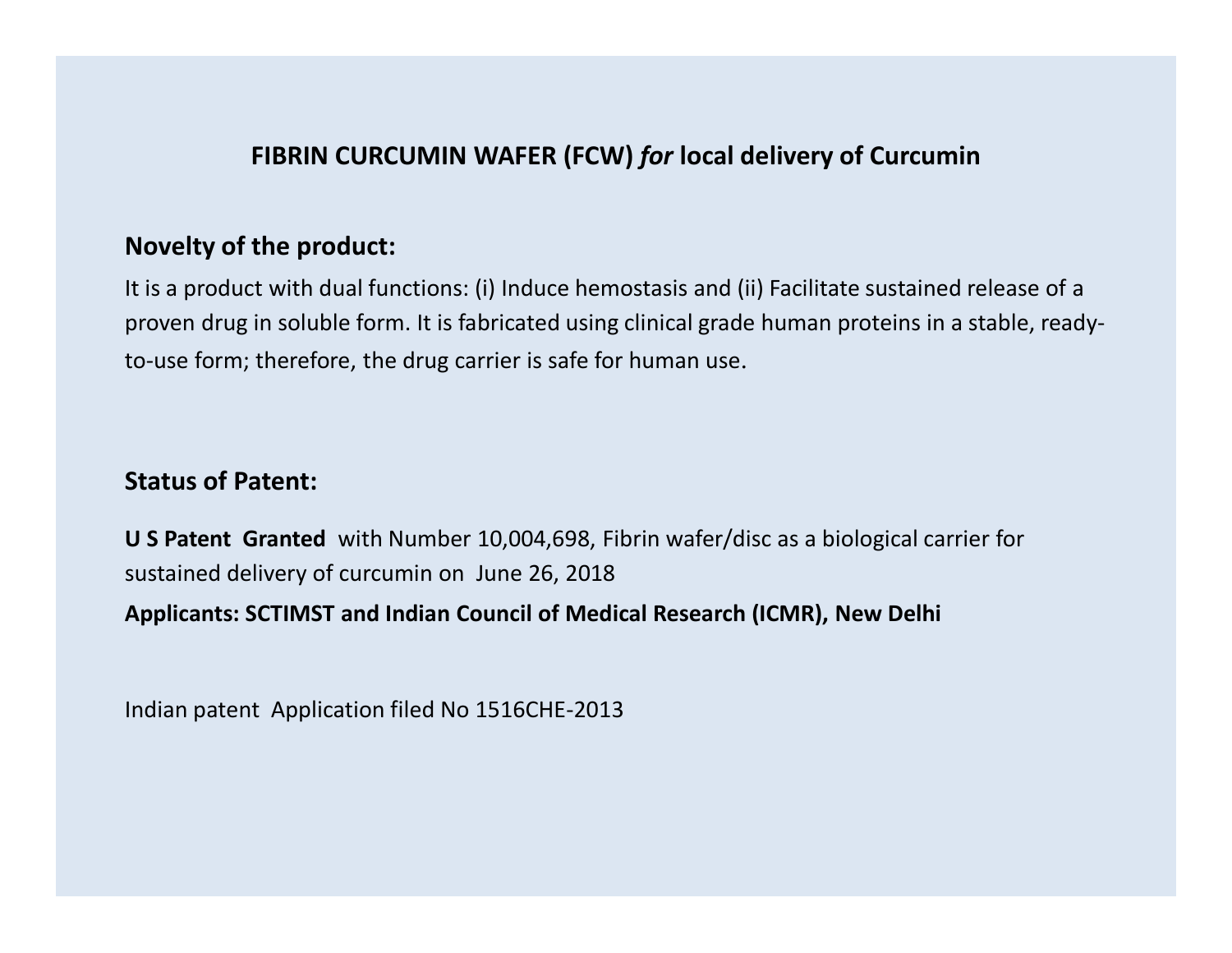#### FIBRIN CURCUMIN WAFER (FCW) for local delivery of Curcumin

#### Current Stage of Development

- Standardized the fabrication process of the product in variable size and dose.
- Proven curcumin release into cancer cell culture medium and apoptotic action
- Established safety and immunomodulation upon local implantation (IP) in mice
- Established effective prevention of tumor (DLA -Ascites) progression upon IP delivery in tumor induced mice FIBRIN CURCUMIN WAFER (FCW) *for* local delivery of Curcumi<br>
Current Stage of Development<br>
• Standardized the fabrication process of the product in variable size and dose.<br>
• Proven curcumin release into cancer cell cultur
- **EXERIN CURCUMIN WAFER (FCW)** *for* local delivery of Curcumin<br>
Current Stage of Development<br>
Standardized the fabrication process of the product in variable size and dose.<br>
Proven curcumin release into cancer cell culture cell numbers upon IP implantation
- 

#### Further work to be carried out:

- Pharmacokinetics in animal models to demonstrate bioavailability in solid tissues upon surgical implantation of FCW and upon injecting FCH (Fibrin Curcumin Hydrogel)
- Evaluate effectiveness of both FCW and FCH in suitable cancer models
- Identify the dose requirement for specific cancer type
- Obtain Test License for product/package validation
- Obtain Regulatory approvals for clinical trials
- Conduct clinical trial
- Obtain regulatory approval for manufacturing and marketing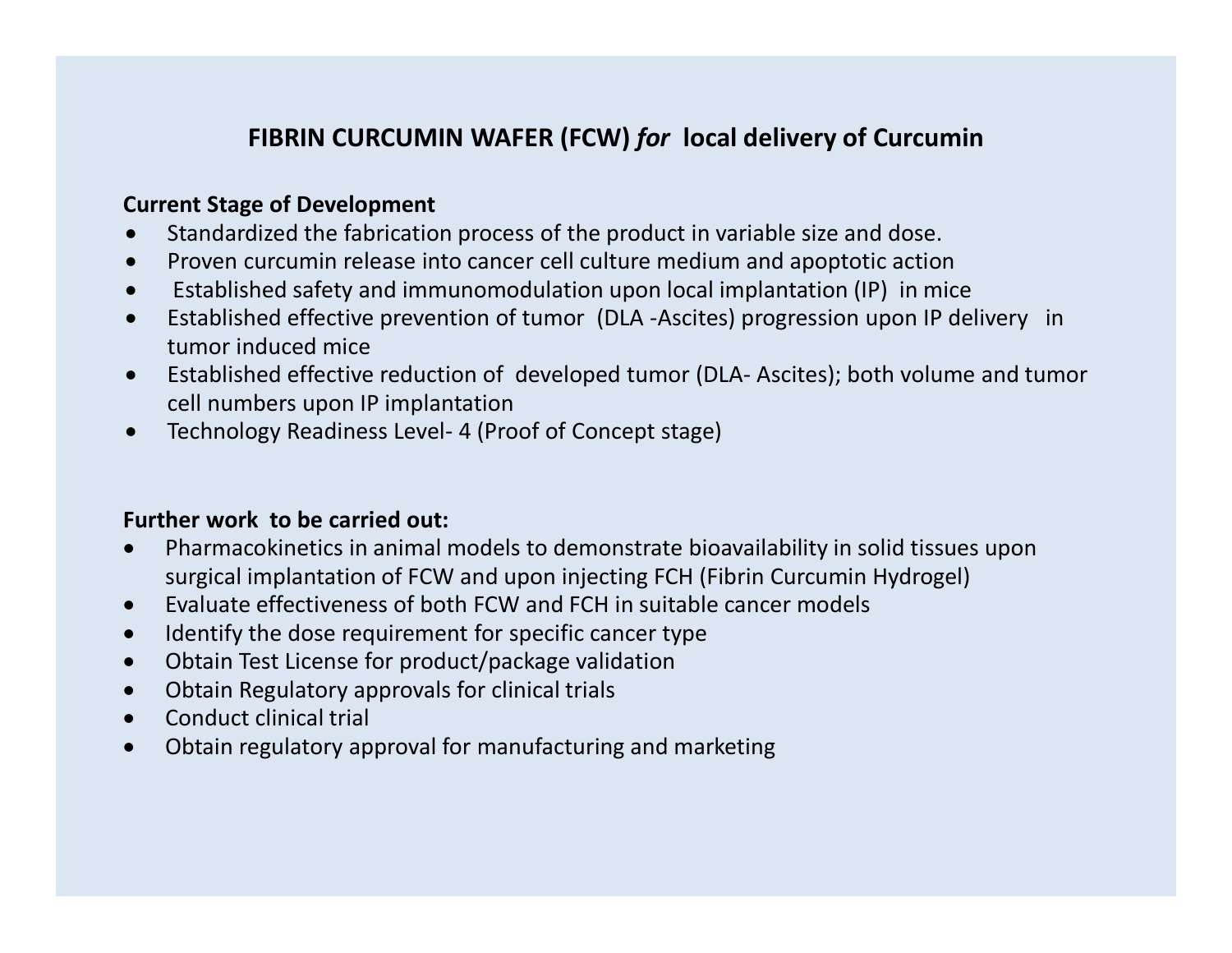### 2. MECHANICAL VENTILATORS (Turbine based)

- **2. MECHANICAL VENTILATORS (Turbine based)**<br>• The current COVID 19 pandemic has highlighted the need for large number of mechanical<br>ventilators worldwide. In spite of several initiatives in this regard, there is an opportu **2. MECHANICAL VENTILATORS (Turbine based)**<br>The current COVID 19 pandemic has highlighted the need for large number of mechanical<br>ventilators worldwide. In spite of several initiatives in this regard, there is an opportuni **2. MECHANICAL VENTILATORS (Turbine based)**<br>The current COVID 19 pandemic has highlighted the need for large number of mechanical<br>ventilators worldwide. In spite of several initiatives in this regard, there is an opportuni **2. MECHANICAL VENTILATORS (Turbine based)**<br>• The current COVID 19 pandemic has highlighted the need for large number of mechanical<br>ventilators worldwide. In spite of several initiatives in this regard, there is an opportu
- objectives
- 
- 2. MECHANICAL VENTILATORS (Turbine based)<br>• The current COVID 19 pandemic has highlighted the need for large number of mec<br>ventilators worldwide. In spite of several initiatives in this regard, there is an opporture<br>develo **2. MECHANICAL VENTILATORS (Turbine based)**<br>
• The current COVID 19 pandemic has highlighted the need for large number of mechanical<br>
ventilators worldwide. In spite of several initiatives in this regard, there is an oppor **2. MECHANICAL VENTILATORS (Turbine based)**<br>The current COVID 19 pandemic has highlighted the need for large number of mechanical<br>ventiliators worldwide. In spite of several initiatives in this regard, there is an opportun **2. MECHANICAL VENTILATORS (Turbine based)**<br>The current COVID 19 pandemic has highlighted the need for large number of mechanical<br>ventilators worldwide. In spite of several initiatives in this regard, there is an opportuni
- Frame trigger etc. The current COVID 19 pandemic has highlighted the need for large number of mechanical ventilators worldwide. In spite of several initiatives in this regard, there is an opportunity for developing a wel ventilators worldwide. In spite of several initiatives in this regard, there is an opportunity for developing a well designed, tested, reliable yet affordable ventilator for use beyond COVID 19<br>Therefore, SCTIMST has initi developing a well designed, tested, reliable yet affordable ventilator for use beyond COVID 19<br>Therefore, SCTIMST has initiated development of two models of ventilators to meet the above<br>objectives<br>These are turbine-based Therefore, SCTIMST has initiated development of two models of ventilators to meet the above<br>objectives<br>These are turbine-based mechanical ventilators<br>First model is a handy, portable ventilator for emergency use in ambulan For mounting the mounting that interests of ventilators to meet the above<br>
• These are turbine-based mechanical ventilators<br>
• First model is a handy, portable ventilator for emergency use in ambulances, public places etc. These are turbine-based mechanical ventilators<br>First model is a handy, portable ventilator for emergency<br>The features include TFT display, variable tidal volun<br>respiratory rate, PEEP, pressure support/PC level, brea<br>concen
-